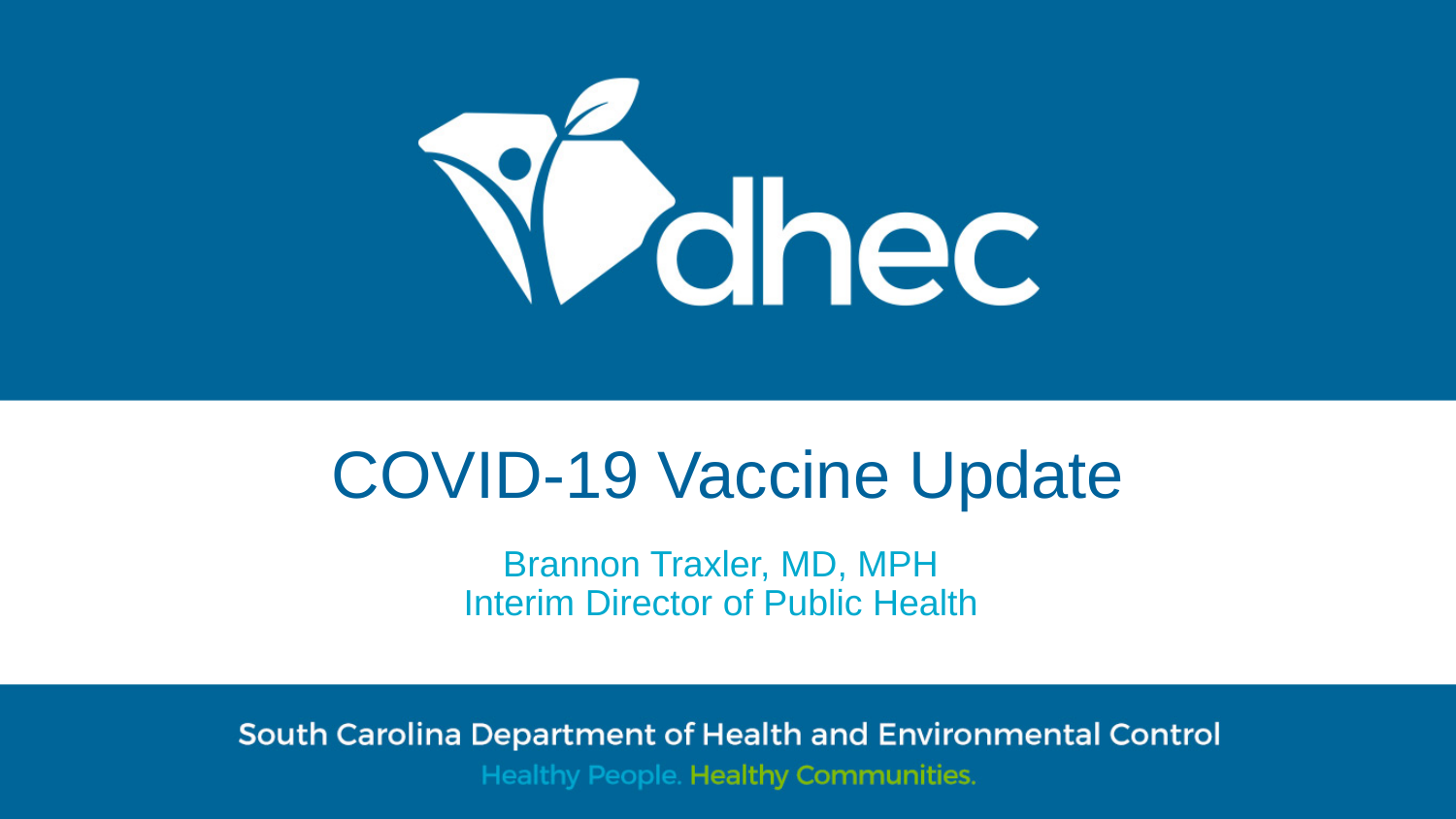

### Vaccine Operational Update

Important Dates:

- December 1 CDC's ACIP recommended Phase 1a include HCP & LTCFs • December 10 – FDA's VRBPAC met and recommended EUA for Pfizer-BioNTech
- COVID-19 vaccine
- December 11 FDA gave EUA for Pfizer-BioNTech vaccine
- December 12 ACIP recommends Pfizer vaccine for individuals ≥16 y/o
- December 17 VRBPAC to meet to discuss Moderna vaccine; EUA expected from FDA within next day or two
- December 18 & 20 Next scheduled ACIP meetings

South Carolina Department of Health and Environmental Control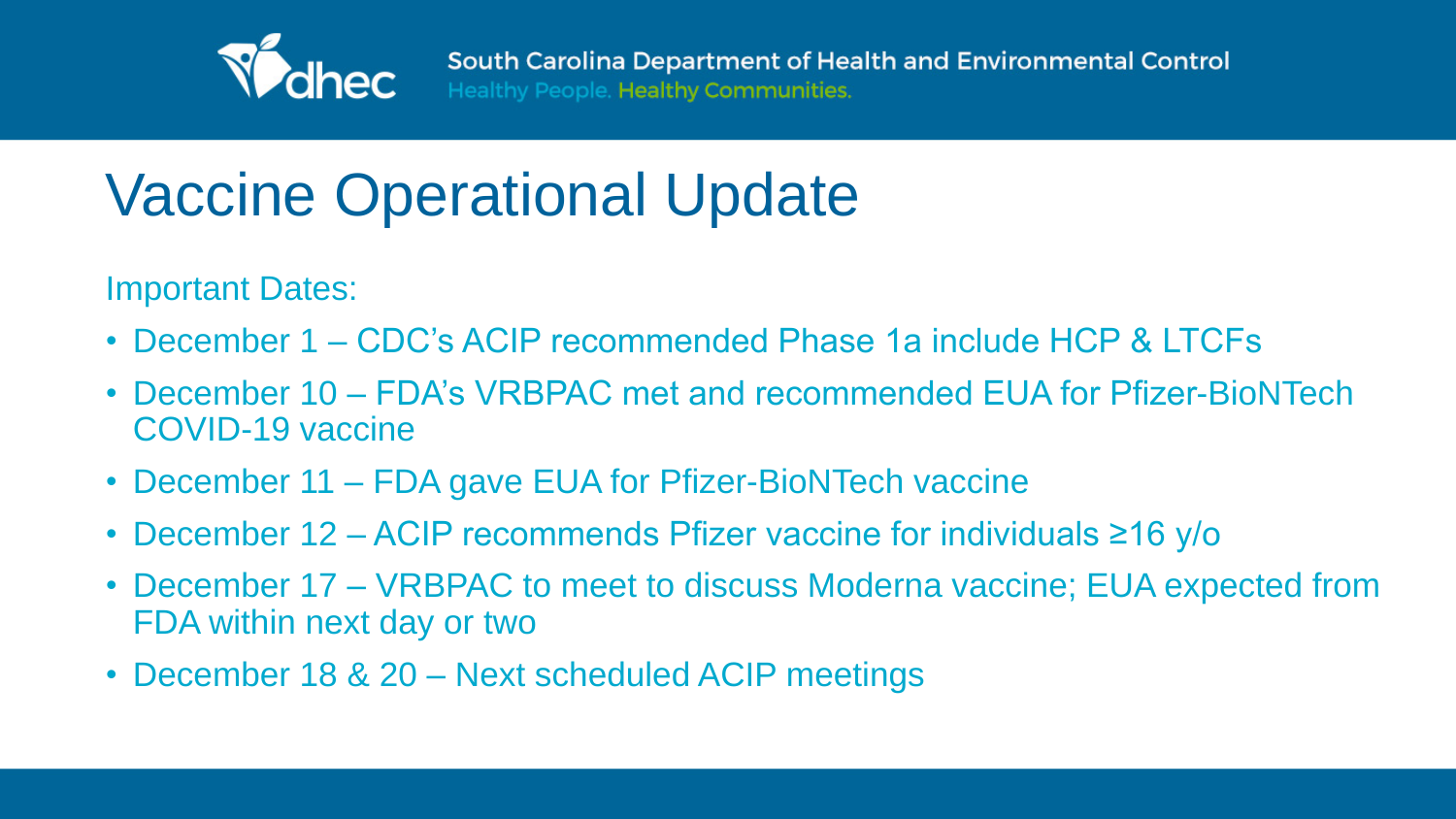

Preparation Activities:

- Submitted vaccine orders to CDC for the first week supply of Pfizer vaccine for select sites
- 100% of acute care hospitals receiving vaccine this week have been onboarded to Vaccine Administration Management System (VAMS)
- Activated the LTCF Partnership with CVS/Walgreens; planning underway for it likely to begin this around the first of the year

South Carolina Department of Health and Environmental Control

### Vaccine Operational Update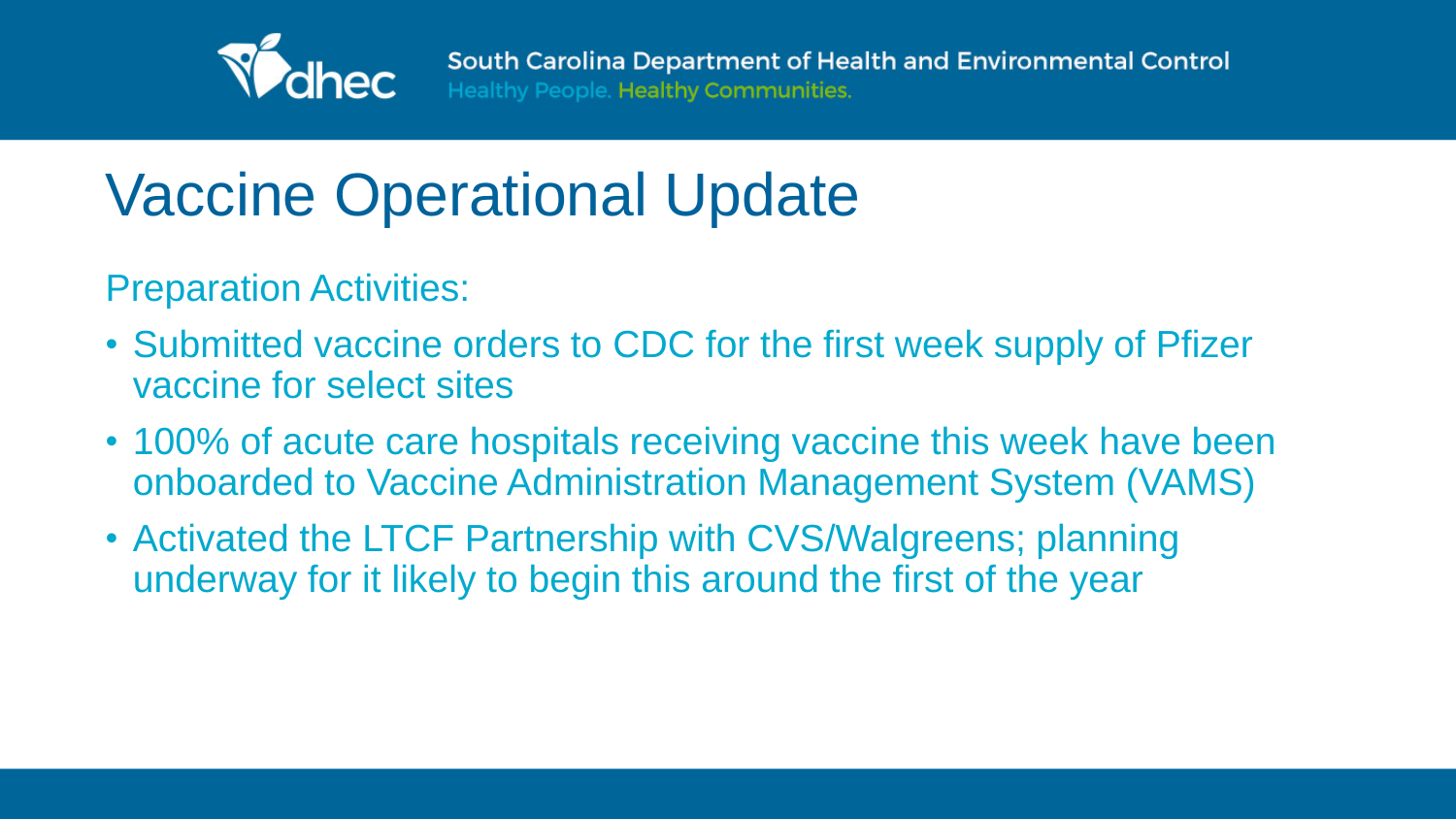

Current Priorities:

- Vaccine Advisory Committee recommendations for Phases 1b 3
- Continue operationalizing Phase 1a vaccination plans
- Preparations for vaccine delivery & administration, including continuing to onboard providers into VAMS
- **Ongoing provider identification and enrollment**

South Carolina Department of Health and Environmental Control

## Vaccine Operational Update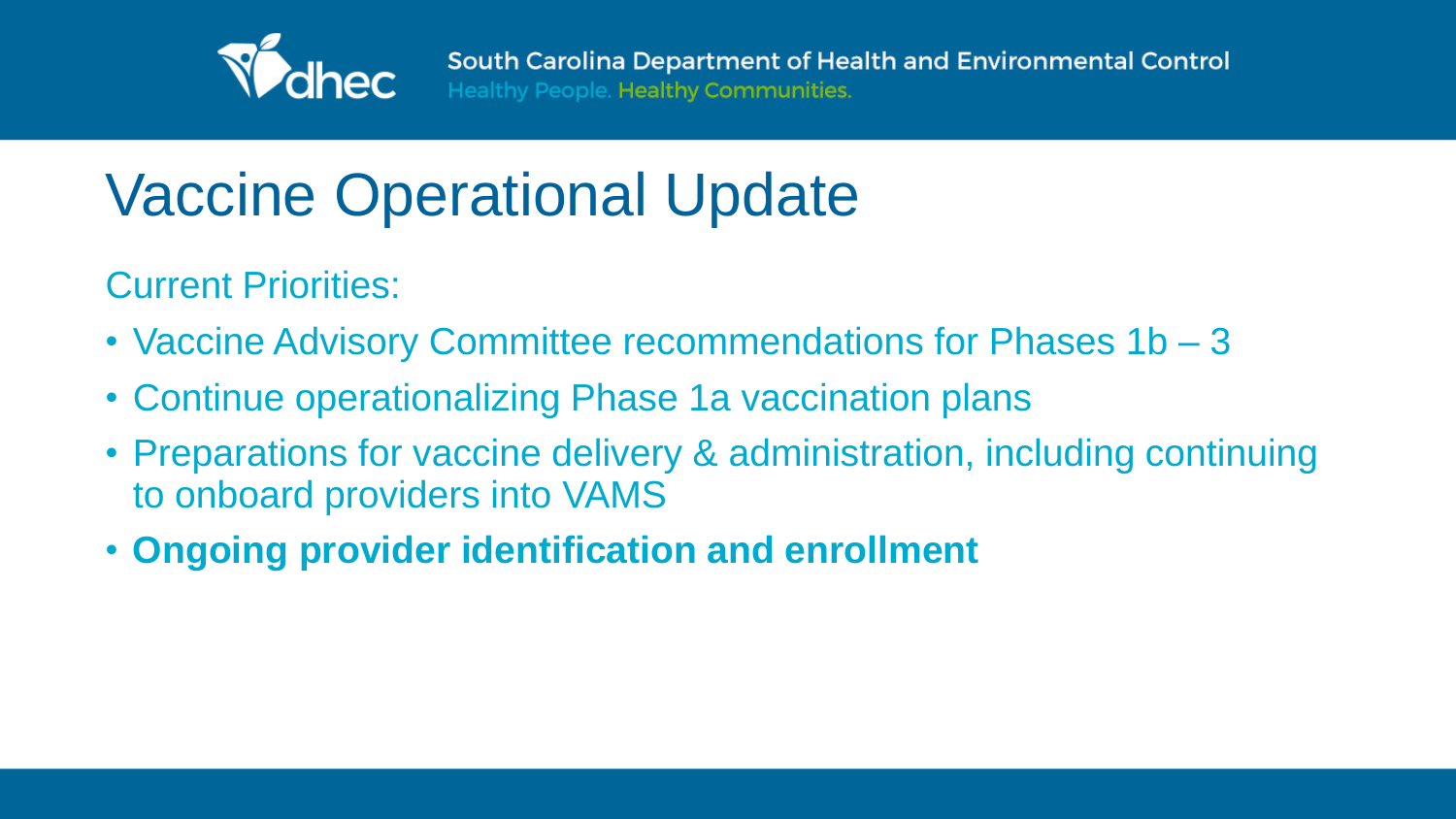

Healthy People. Healthy Communities.

### Overview of Vaccine Logistics

Activated/Enrolled Providers

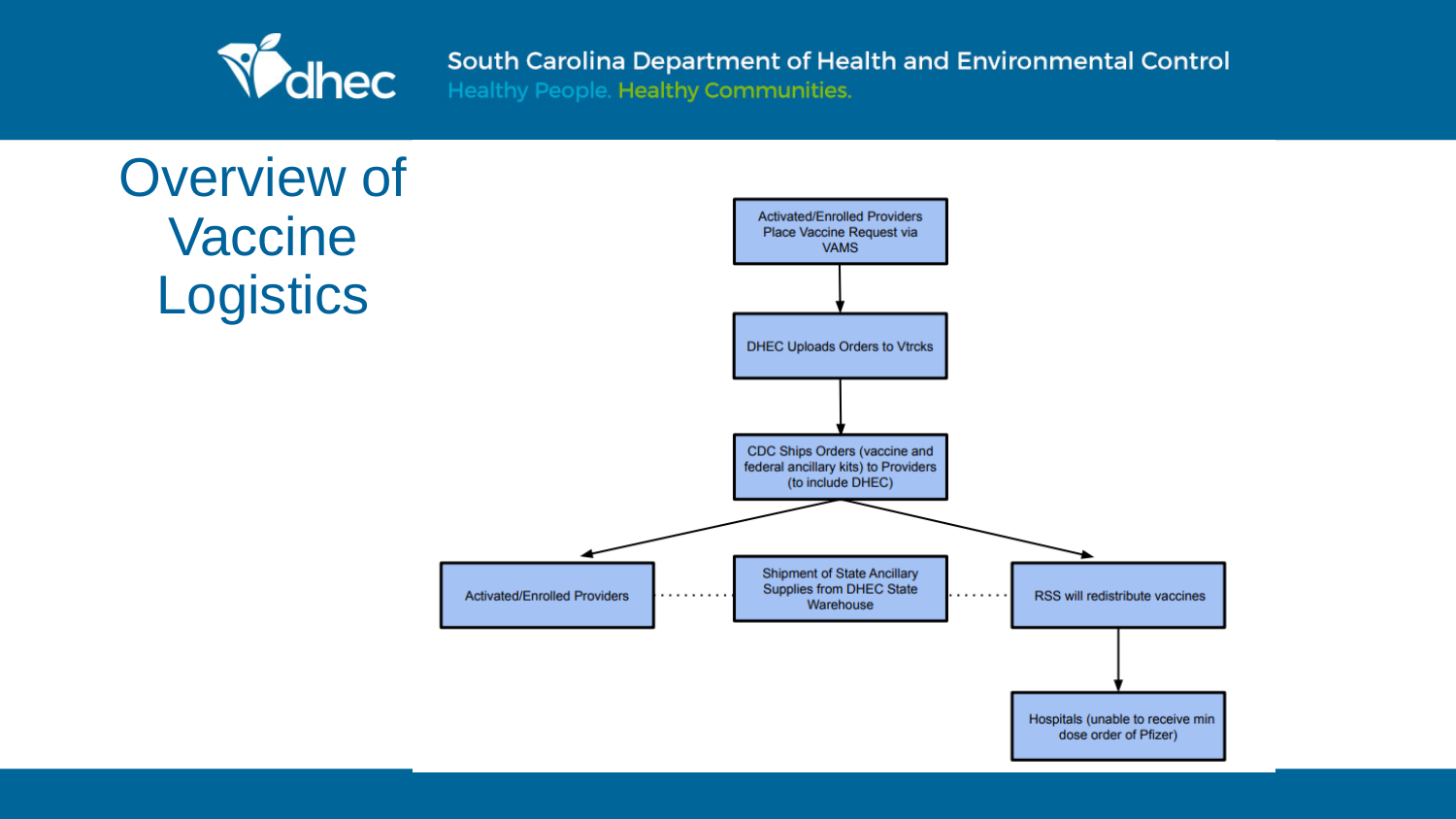

### Vaccine Logistics

- Acute care hospitals and RSS will receive direct shipment of vaccines on Monday, December 14 – Wednesday, December 16
- Activated DHEC RSS site
	- Orientation for RSS Transportation Team today
	- Federal and state ancillary supply kits received at RSS site
- RSS will redistribute vaccines to facilities on Wednesday, December 16